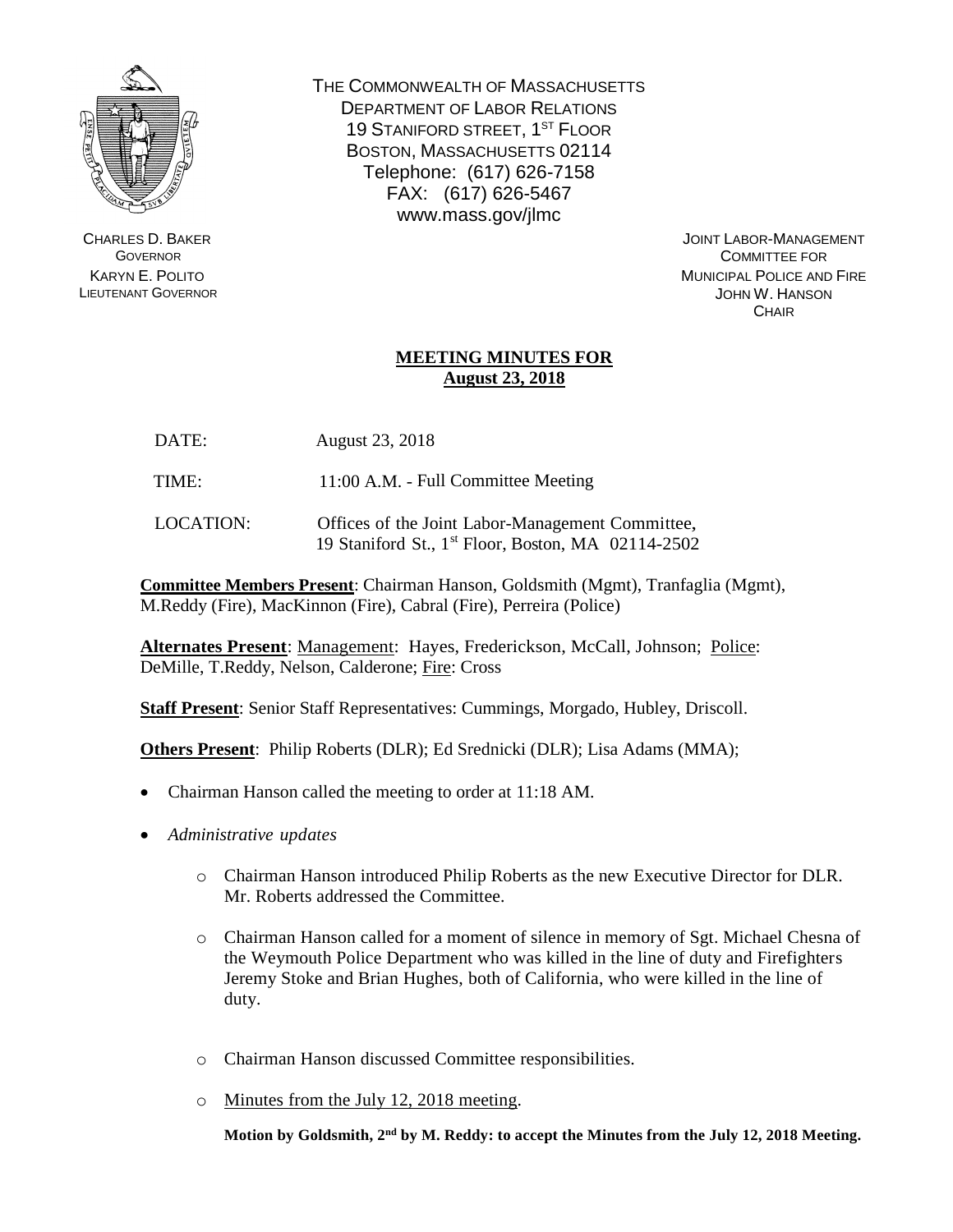## **The Motion passed unanimously.**

o Chairman's Report

Chairman Hanson discussed the status of the JLMC budget in the Legislature.

*Petition, Jurisdiction and Awaiting Funding List (AFL) Cases:*

|                                        | <b>Case Number Organization</b>                        | <b>Mediator/Sr. Staff</b>  | <b>Topic/Vote/Action</b> |
|----------------------------------------|--------------------------------------------------------|----------------------------|--------------------------|
| $\bullet$ 17-6271<br>$\bullet$ 17-5880 | Rockport Police<br>Rockport Police<br><b>Superiors</b> | HB, DC, DJM<br>HB, DC, DJM | Petitions Withdrawn      |

Mr. Morgado informed the Committee that both unions are being consolidated and that both unions have voluntarily withdrawn their petitions. No action required.

• 18-6559 Marshfield Police JG,DC,DJM Vote to Take Jurisdiction

Mr. Cummings briefed the Committee

**Motion by Perreira, second by Goldsmith: to take jurisdiction in the case of Association of Marshfield Police and the Town of Marshfield, JLM-18-JLM-6559.** 

**The motion passed unananimously.** 

**Motion by Perreira, second by Goldsmith: to assign the following Committee members to the case of Association of Marshfield Police and the Town of Marshfield, JLM-18-6559: Perreira/T.Reddy for Police and Clarkson for Management or substitutes as so designated and approved by the Police and Management Chairs respectively.** 

**The Motion passed unanimously.**

18-6622 Sudbury Fire EFB,JOEH, GD Vote to take Jurisdiction

Mr. Hubley briefed the Committee on the status of the case.

**Motion by M.Reddy, second by Goldsmith: to take jurisdiction in the case of Sudbury Professional Firefighters Association, Local 2023, IAFF and the Town of Sudbury, JLM-18-6622.**

**The motion passed unananimously.** 

**Motion by M.Reddy, second by Goldsmith: to assign the following Committee members to the case of Sudbury Professional Firefighters Association, Local 2023, IAFF and the Town of Sudbury, JLM-18- 6622: Cross/Keene for Fire and Garvin for Management or substitutes as so designated and approved by the Fire and Management Chairs respectively.**

**The Motion passed unanimously.**

18-6663 Gloucester Fire HB,JOEH,GD Vote to Jurisdiction

Mr. Hubley briefed the Committee on the status of the case. There followed a discussion between Mr. M.Reddy and Chairman Hanson. Chairman Hanson suggested putting this case on hold until the next meeting while Mr. Hubley and Mr. Driscoll contact the parties.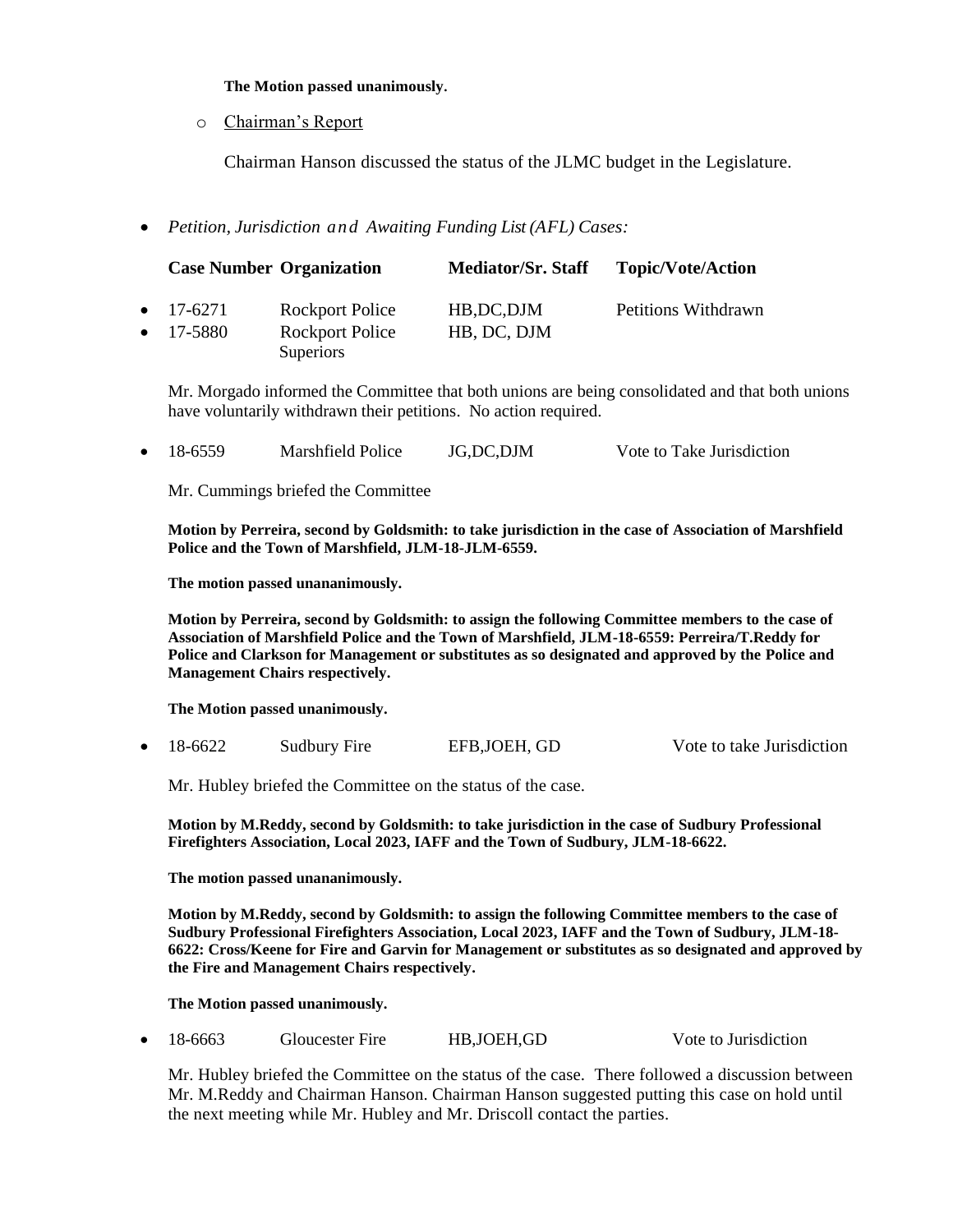**Motion by M.Reddy to take jurisdiction in the case of Gloucester Firefighters, Local 762 and the City of Gloucester, JLM-18-6663. The Motion was not seconded.**

**The Motion failed.**

| $\bullet$ | 16-5312                                                                                                                                                                                                                                          | Chelsea Patrol                     | CG, DC, GD    | Change Comm. Member |  |  |  |  |
|-----------|--------------------------------------------------------------------------------------------------------------------------------------------------------------------------------------------------------------------------------------------------|------------------------------------|---------------|---------------------|--|--|--|--|
|           | Ms. Goldsmith designated and approved the substitution of John Petrin as the Management Committee Member in<br>the case of Chelsea Police Patrol Officers Association and the City of Chelsea, JLM-16-5312.                                      |                                    |               |                     |  |  |  |  |
| $\bullet$ | 17-5814                                                                                                                                                                                                                                          | Duxbury Police                     | JG,GD,DC      | Move to AFL         |  |  |  |  |
|           | Mr. Cummings briefed the Committee on the arbitration award in this case.                                                                                                                                                                        |                                    |               |                     |  |  |  |  |
|           | Motion by Perreira, seconded by Goldsmith: to move the case to the Awaiting Funding List.                                                                                                                                                        |                                    |               |                     |  |  |  |  |
|           | The Motion passed unanimously.                                                                                                                                                                                                                   |                                    |               |                     |  |  |  |  |
| $\bullet$ | 17-6223                                                                                                                                                                                                                                          | <b>Concord Police</b>              | GD,DC         | Move to AFL         |  |  |  |  |
|           | Mr. Cummings reported the case settled and ratified and briefed the Committee.                                                                                                                                                                   |                                    |               |                     |  |  |  |  |
|           | Motion by Perreira, seconded by Goldsmith: to move the case to the Awaiting Funding List.                                                                                                                                                        |                                    |               |                     |  |  |  |  |
|           | The Motion passed unanimously.                                                                                                                                                                                                                   |                                    |               |                     |  |  |  |  |
| $\bullet$ | 17-6380                                                                                                                                                                                                                                          | Chicopee Fire                      | SJS, DC, GD   | Change Comm. Member |  |  |  |  |
|           | Ms. Goldsmith designated and approved the substitution of William Mahoney as the Management Committee<br>Member for the 3(a) hearing only in the case of Chicopee Firefighters Association, Local 1710 and the City of<br>Chicopee, JLM-17-6380. |                                    |               |                     |  |  |  |  |
| $\bullet$ | 18-6454                                                                                                                                                                                                                                          | Greenfield Police Sup. SJS, GD, DC |               | Move to AFL         |  |  |  |  |
|           | Mr. Cummings reported the case settled and ratified and briefed the Committee.                                                                                                                                                                   |                                    |               |                     |  |  |  |  |
|           | Motion by Perreira, seconded by Goldsmith: to move the case to the Awaiting Funding List.                                                                                                                                                        |                                    |               |                     |  |  |  |  |
|           | The Motion passed unanimously.                                                                                                                                                                                                                   |                                    |               |                     |  |  |  |  |
| $\bullet$ | 18-6605                                                                                                                                                                                                                                          | <b>Beverly Fire</b>                | HB, JOEH, DJM | Vote to $3(a)$      |  |  |  |  |
|           |                                                                                                                                                                                                                                                  |                                    |               |                     |  |  |  |  |

Mr. Hubley and Mr. Morgado briefed the Committee. Mr. Morgado went on record to request that the Committee not approve moving this case to 3(a) hearing. Mr Hubley went on record to request that the Committee approve moving this case to 3(a) hearing.

**Motion by M.Reddy, Second by Hanson: to find that the issues involving the successor collective bargaining agreement, in the matter of the Beverly Firefighters, Local 1669 and the City of Beverly, JLM-18-6605 have remained unresolved for an unreasonable period of time resulting in the apparent exhaustion of the process of collective bargaining, and that the Committee vote to hold a hearing pursuant to Section 1, subsection 3(a), as set forth in Chapter 589 of the Acts of 1987, with the panel members consisting of M.Reddy (Labor) and Tranfaglia (Management), or other Committee members and/or senior staff that may be substituted as necessary by the respective Labor and/or Management Chairs pursuant to the rules, policies, and procedures of the Committee, and any other applicable provisions of law, with said panel to be chaired by John Hanson.**

**Passed by a 2-1 Vote with Goldsmith voting against.**

|  | 18-6644 | Oak Bluffs Fire | EF,JOEH,GD | Discussion |
|--|---------|-----------------|------------|------------|
|--|---------|-----------------|------------|------------|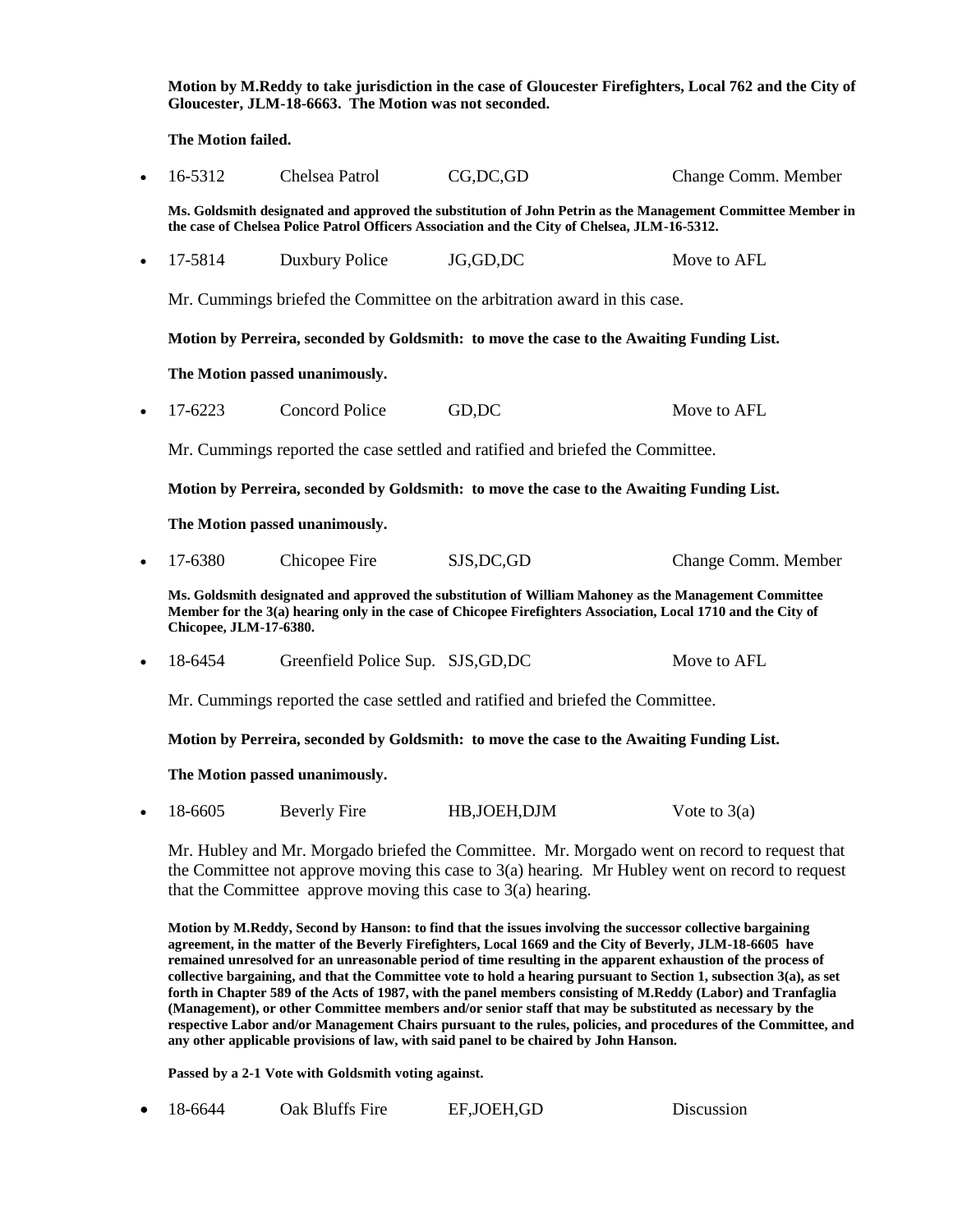Mr. M. Reddy discussed the case and Mr. Driscoll briefed the Committee. Mr. Driscoll reported that he had several discussions with counsel for Oak Bluffs about getting the Town to the table for mediation and that the Town was looking for a settlement proposal from the Union that would include settlement of the charges before DLR. Mr. Hanson stated that he would administratively schedule a mediation within thirty days. No further action required. • 17-6107 Fall River Police CG,DC,DJM Funded/Remove **Motion by Nelson, seconded by Goldsmith: to remove the case from the JLMC docket as it has been funded by the City. The Motion passed unanimously.** 17-6170 Falmouth Police JG,GD,JOEH Move to AFL Chief Federickson, Mr. Hubley and Mr. Nelson briefed the Committee. **Motion by Perreira, second by Goldsmith: to move this case to the Awaiting Funding List. The Motion passed unanimously.** • 17-6396 Haverhill Police **DC,DJM** Move to AFL Mr. Morgado briefed the Committee. **Motion by Perreira, second by Goldsmith: to move this case to the Awaiting Funding List. The Motion passed unanimously.** • 18-6421 Attleboro Police CG,DC,GD Funded/Remove Mr. Morgado briefed the Committee. **Motion by Perreira, second by Goldsmith: to remove this case from the JLMC's docket as it has been funded. The Motion passed unanimously.** 18-6450 Malden Police CG,DC,GD Funded/Remove **Motion by Perreira, second by Goldsmith: to remove this case from the JLMC's docket as it has been funded. The Motion passed unanimously.** The following 3(a) hearing minutes were approved by the 3(a) panels of the Committee: 16-5313 Andover Fire 7/18/2017 **Motion by M.Reddy, second by Hanson: to approve the minutes of the 3(a) hearing on 7/18/2017 in this case.**

**The Motion passed unanimously.**